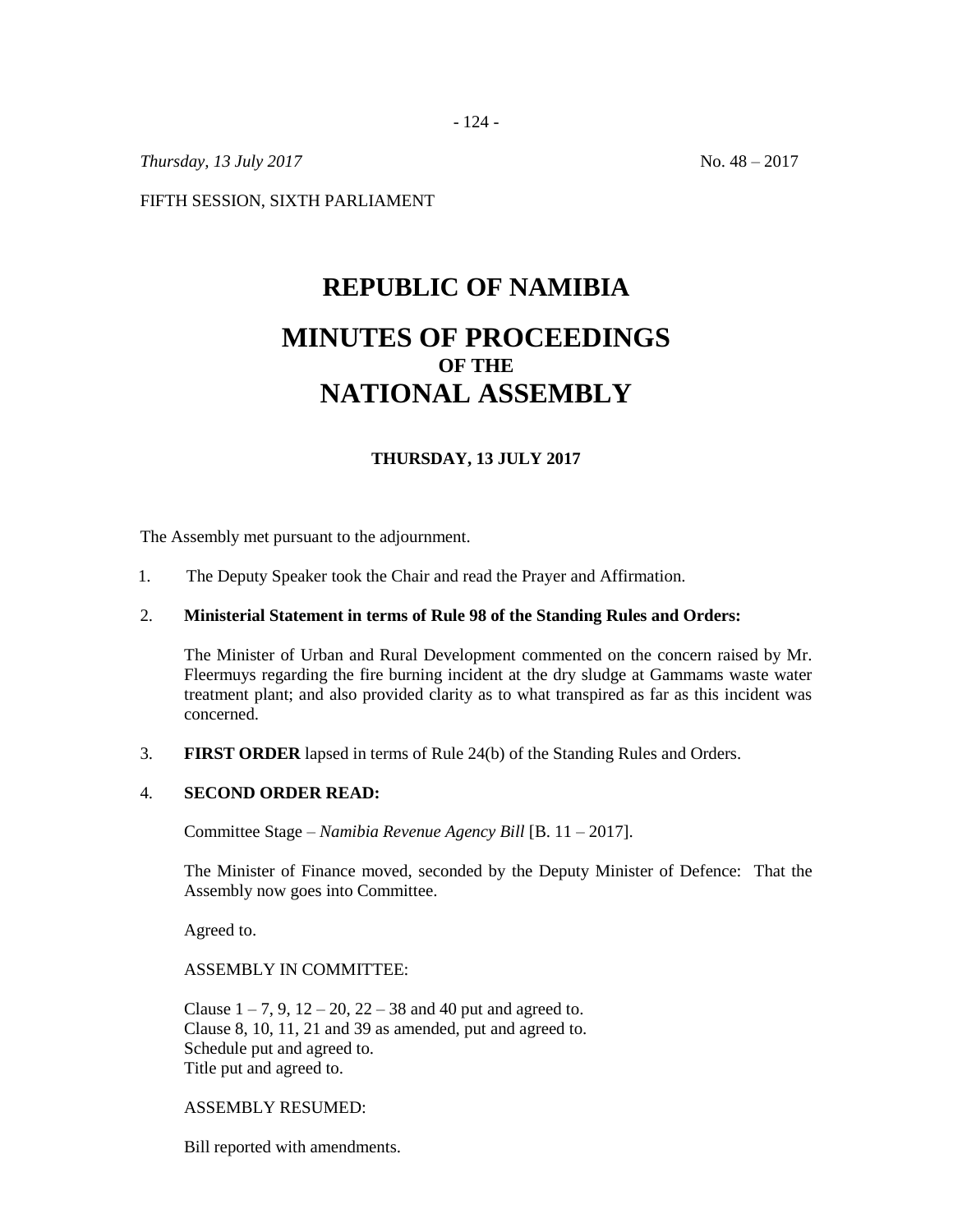The Minister of Finance moved, seconded by the Deputy Minister of Finance: That the Bill be read a Third Time.

Agreed to.

*Namibia Revenue Agency Bill* [B. 11 – 2017] read a Third Time.

# 5. **THIRD ORDER READ:**

Resumption of Reconsideration – *Liquor Amendment Bill* [B. 7 – 2016].

The Minister of Industrialization, Trade and SME Development moved, seconded by Mr. Kasuto: That the Assembly now goes into Committee.

Agreed to.

## ASSEMBLY IN COMMITTEE:

Clauses  $1 - 7$  as was amended by the National Council, put and agreed to.

## ASSEMBLY RESUMED:

Bill as Reconsidered, reported with amendments.

Bill to be referred to H.E. the President for his assent in terms of Article 56 and 64 of the Constitution.

#### 6. **FOURTH ORDER READ:**

Resumption of Consideration of Namibia's Policy on International Relations and Cooperation.

Question before the Assembly on Wednesday, 12 July 2017, as moved by the Deputy Prime Minister and Minister of International Relations and Cooperation (page 117).

Policy noted.

# 7. **FIFTH ORDER READ:**

Resumption of Debate on the Ratification of the World Trade Organisation (WTO) Trade Facilitation Agreement (TFA).

Question before the Assembly on Wednesday, 12 July 2017, as moved by the Minister of Industrialization, Trade and SME Development (page 108).

Question put: That the Assembly agrees to the Ratification.

Agreed to.

# 8. **SIXTH ORDER** withdrawn by Mr. Muharukua on behalf of the Mover.

# 9. **SEVENTH ORDER READ:**